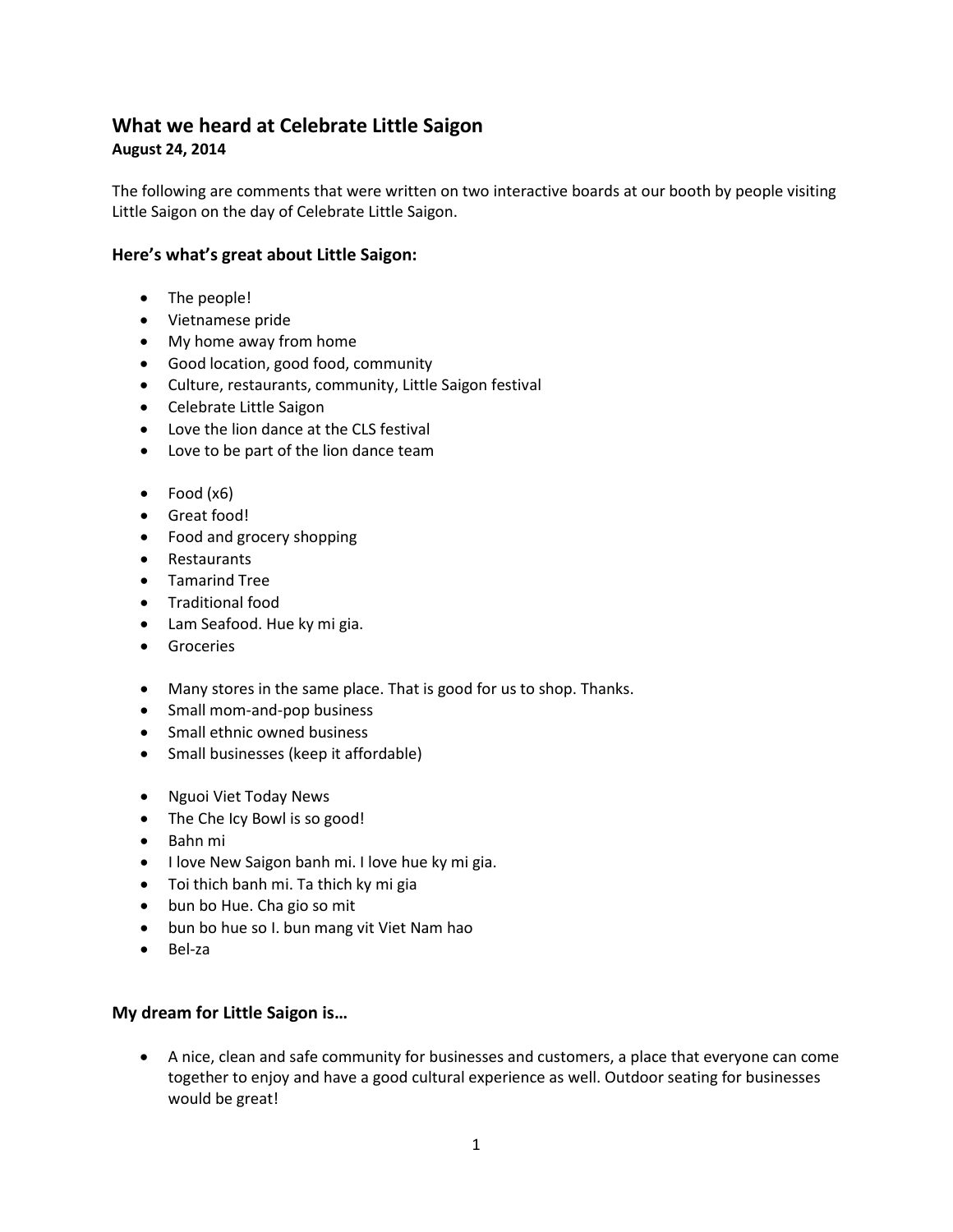- A place for us, our children and beyond to come together, united, whether you're Vietnamese or not.
- Vietnamese Cultural Center (second this) Somewhere where we know all the events will happen – plaza, building, etc. + parking
- Vietnamese Community Center hang out place for kids to learn Vietnamese culture
- I wish to have a community center that can help people to have a chance to meet together, share some fun things and have fun!
- Focal point
- Farmer's market where little old ladies can sell produce and food like in Vietnam (second this too!)
- More local shops
- Outdoor seating at restaurants and pet friendly places. We love Little Saigon!
- Pedestrian zones with Vietnamese style cafes
- More promotion of Seattle's best markets and restaurants
- Better public transport
- Street parking
- Better parking
- Nicer, cleaner, more parking
- More garage parking, thanks.
- Cheaper parking so everyone can come here
- Need more parking lots
- Cultural preservation activities, housing for residents
- Affordable residences and retail spaces
- Kid friendly park (second this)
- Lots of green and clean spaces. (Agreed)
- More trees! Better, nicer dumpsters! (Yes, second this)
- Stay international, everybody has a voice, mix of cultures
- Helping to build a brighter future together
- Keep up the good cultures
- Culture, diversity-inspired local artwork
- Bring back the Vietnamese Catholic Church
- More fests People love them.
- Wishing each day more vibrant living in peace
- We'll love Little Saigon
- Safe from crime for visitors and pedestrians
- Toi tai Vancouver, BC. Mong hoi V.N. tai. Seattle Phat Trien Mong hon. (Andrew Vu)